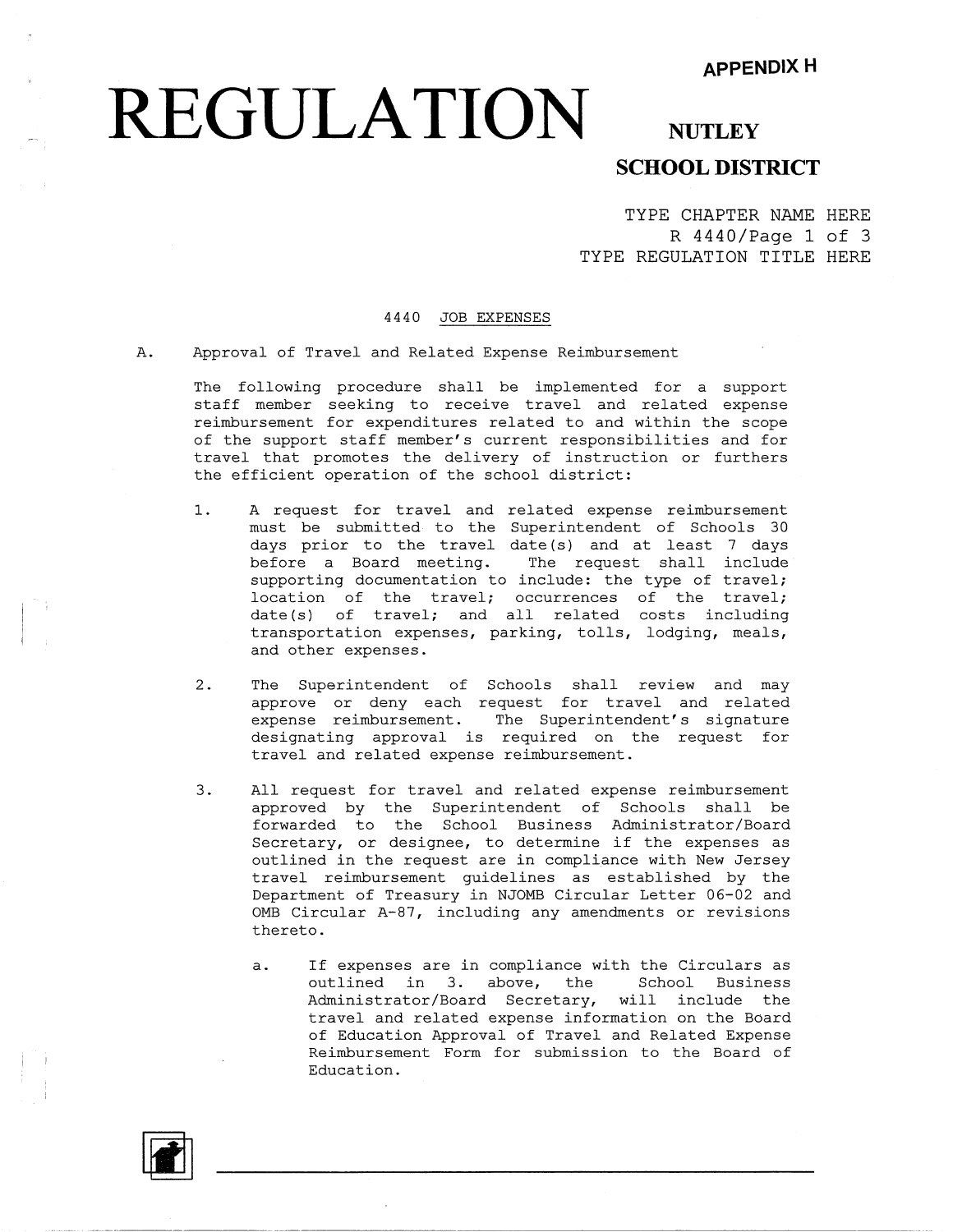# **REGULATION** NUTLEY

### **SCHOOL DISTRICT**

TYPE CHAPTER NAME HERE R 4440/Page 2 of 3 TYPE REGULATION TITLE HERE

- b. If any travel and related expenses are not in compliance with the Circulars in 3. above, the School Business Administrator/Board Secretary, or<br>designee, will return the request to the will return the request to the Superintendent of Schools. The Superintendent may deny the returned request or require the support staff member to submit written documentation setting forth in detail why the expenses are necessary or unavoidable. The Superintendent of Schools may approve or deny the re-submitted request. If the Superintendent of Schools approves the re-submitted request with the written documentation, the School Business Administrator/Board Secretary, will include a summary of this documentation on the Board of Education Approval of Travel and Related Expense Reimbursement Form.
- 4. The Board of Education Approval of Travel and Related Expense Reimbursement Form shall be presented to the Board of Education for approval. Approval by a majority of the full voting membership of the Board at a Board meeting is required.
- B. Reimbursement of Travel and Related Expenses

All travel and related expenses that receive prior written approval of the Superintendent of Schools and prior approval of the Board shall be reimbursed by the Board of Education in accordance with the following procedures:

1. The support staff member, within 30 calendar days after incurring the approved travel and related expenses, shall be required to submit to the School Business Administrator/Board Secretary, receipts documenting all prior Board approved travel and related expenses paid by the support staff member during the travel. Reimbursement to the support staff member will be made in accordance with the district's payment procedures.